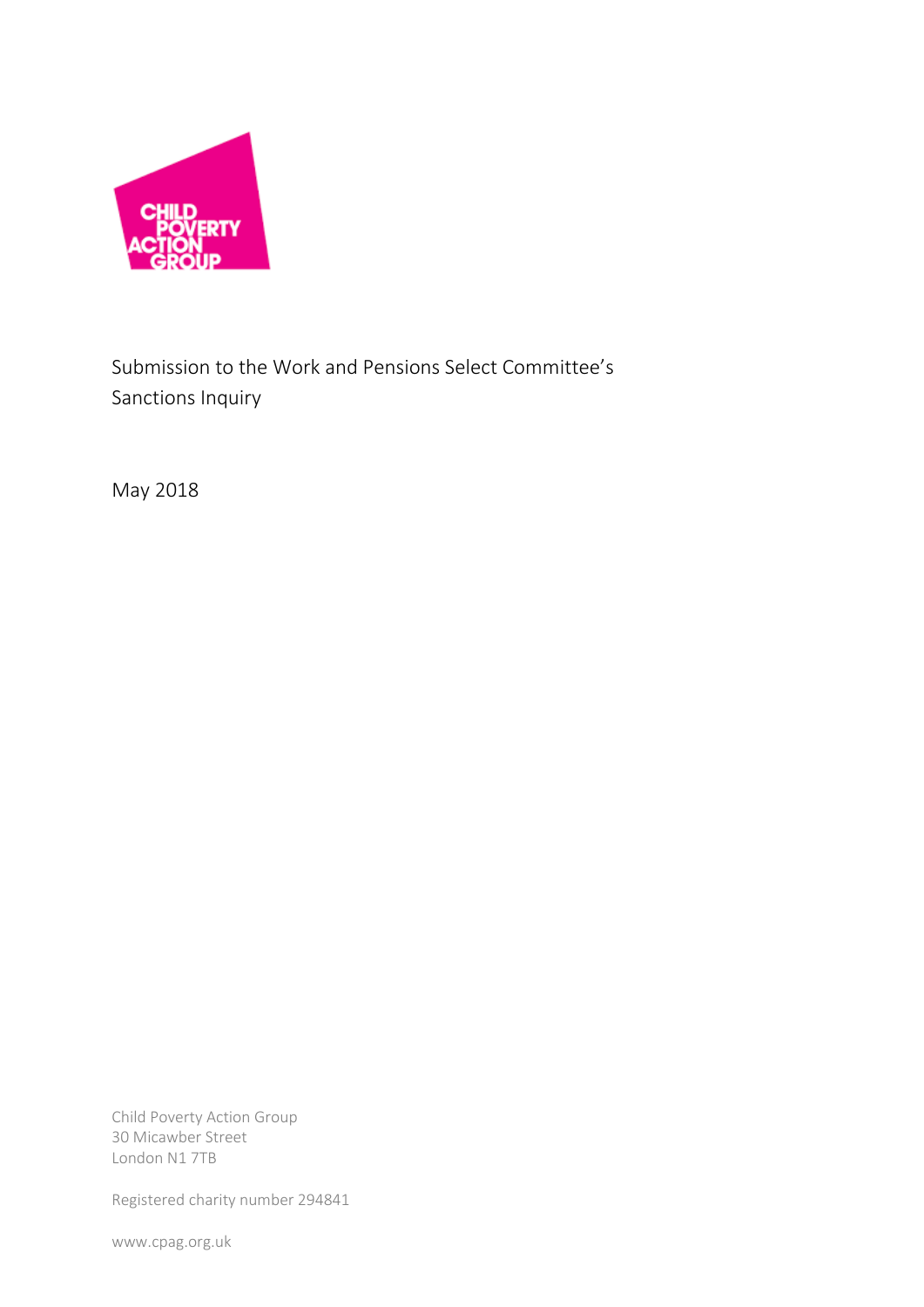## 1. To what extent is the current sanctions regime achieving its policy objectives?

- 1) The current sanctions regime is not meeting its objective of moving people into work. All the evidence (including the recent large-scale Welfare Conditionality Study published in May 2018<sup>1</sup>) shows that:
	- a) People are generally highly motivated to work if they can, and if they are not working this is usually due to structural barriers, ill-health or caring responsibilities.<sup>2</sup>
	- b) Sanctions may drive compliance with benefit conditions and short-term movements into work for jobseekers, but there is no evidence that they move people into sustainable or good quality employment; compliance conditions in fact tend to divert people from efforts to secure longer-term, higher-paid work.

Sanctions and the threat of sanctions erode trust in advisers/work coaches, and create a climate of fear around engagement with the benefits system and welfare-to-work programmes. Welfare-to-work programmes are most effective when the adviser-client relationship is based on mutual trust, $3$  but in regimes with heavy conditionality clients are more likely to feel that advisers assume they are unmotivated or incompetent, to fear intrusive questioning about their behaviour, and to conceal challenges they face for fear of being sanctioned for not doing enough.

- c) Sanctions cause significant damage to physical and mental health, and are a major cause of income crises and foodbank use. For disabled people, the effect on health and added stress has the effect of moving them further away from work.<sup>4</sup>
- d) Sanctions drive many people who cannot cope to move off the benefit altogether, risking destitution and losing access to much-needed help and support.<sup>5</sup>
- 2) This all accords with CPAG's own experience of sanctions, which is that they tend to reduce people's capabilities (physical health, mental health, financial security and coping abilities) in ways

 $\overline{a}$ 

<sup>&</sup>lt;sup>1</sup> See<http://www.welfareconditionality.ac.uk/publications/final-findings-welcond-project/>

<sup>&</sup>lt;sup>2</sup> See 1, and others including Ralston, K. and Gayle, V. (2017) Exploring 'generations and cultures of worklessness' in contemporary Britain. *Youth and Policy*[, www.youthandpolicy.org/articles/generations-of](http://www.youthandpolicy.org/articles/generations-of-worklessness/)[worklessness/](http://www.youthandpolicy.org/articles/generations-of-worklessness/) and Shildrick, T. et al (2012) Are there really families where three generations have never worked? Exploring intergenerational cultures of worklessness? *Joseph Rowntree Foundation* [www.jrf.org.uk/report/are-cultures-worklessness-passed-down-generations](http://www.jrf.org.uk/report/are-cultures-worklessness-passed-down-generations)

<sup>&</sup>lt;sup>3</sup> Wright, S. and Haux, T. (2011) On the receiving end: perspectives on being out of work and claiming benefits. Child Poverty Action Group[. http://www.cpag.org.uk/sites/default/files/CPAG\\_receivingend\\_0711.pdf](http://www.cpag.org.uk/sites/default/files/CPAG_receivingend_0711.pdf) 4 See 1

<sup>&</sup>lt;sup>5</sup> See 1 and others including Geiger, B. (2017) Benefits conditionality for disabled people: stylised facts from a review of international evidence and practice*, Journal of Poverty and Social Justice* Volume 25, Number 2, June 2017, pp. 107-128(22) <http://www.ingentaconnect.com/content/tpp/jpsj/2017/00000025/00000002/art00002>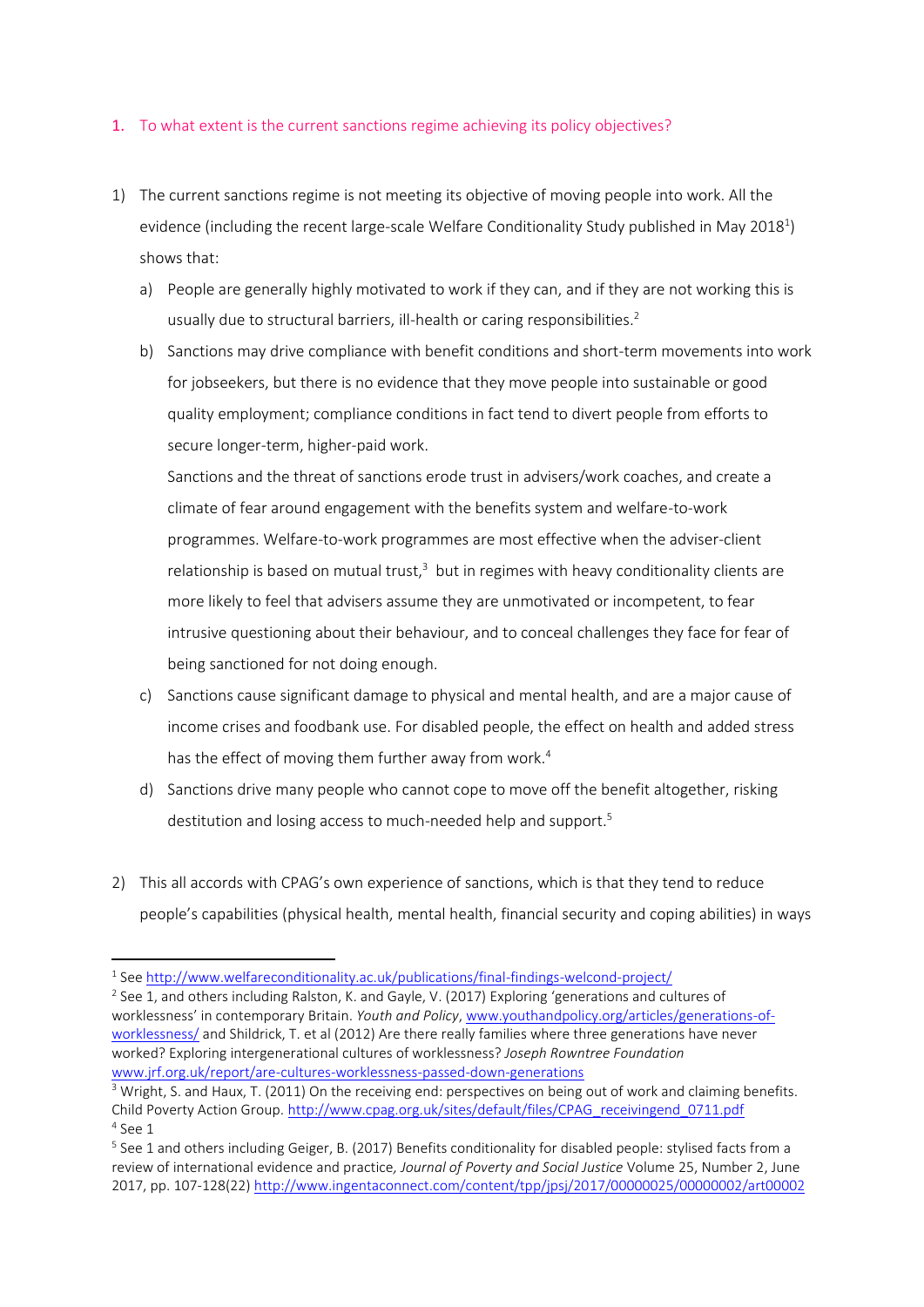which push people further away from work. This is particularly true for people who with longterm health conditions, disabilities or significant caring responsibilities. Research carried out by CPAG with the Trussell Trust, Oxfam and Church of England found that sanctions accounted for 20-30% of foodbank use.<sup>6</sup>

- 3) Analysis of the CPAG caseload and our Early Warning System also show widespread and serious problems with the administration of the current sanctions regime. Harsh and apparently irrational decision making, poor communication of decisions and opportunities to appeal, poor appreciation of clients' individual circumstances, inflexible application of guidance, and error/maladministration by the DWP, are all common.<sup>7</sup> The government has been slow to implement the recommendations of the Oakley review and these problems have not been resolved in spite of some small administrative improvements.<sup>8</sup>
- 4) In response to the recently published Welfare Conditionality Study a DWP spokesperson stated that "Our research shows that over 70% of JSA claimants say sanctions make it more likely that they will comply with reasonable and agreed requirements." We are disappointed with the DWP response. Compliance with conditionality requirements in the face of the potential loss of all income and the threat of destitution is not the same as finding employment and may in fact be damaging. We have encountered several instances of people putting their own health at risk in order to avoid a sanction, for example walking miles to jobcentre appointments when they are unwell or shortly after surgery, because they have no money for a bus fare and fear a sanction if they cancel the appointment. This cannot be the intended outcome of the sanctions regime.
- 5) As well as these general points we have identified several specific ways in which the current sanction regime, particularly within universal credit (UC), is not rationally designed to meet its objectives.
	- a) First, it is our impression from our caseload and cases submitted to our Early Warning System that the promised shift to more tailored claimant commitments which was intended to reduce sanctioning in universal credit has not been delivered. We repeatedly see cases of

 $\overline{a}$ 

<sup>6</sup> Perry, J., Williams, M., Sefton, T. and Haddad, M. (2014) *Emergency Use Only. Understanding and reducing the use of food banks in the UK.* Child Poverty Action Group, Church of England, Oxfam GB and The Trussell Trust.  $7$  CPAG Response to the Work and Pensions Select Committee Inquiry into benefit sanctions, December 2014. <http://www.cpag.org.uk/sites/default/files/CPAG-submission-WPSC-sanctions-inquiry-Dec2014.pdf> <sup>8</sup> Feeding Britain Working Party on Benefit Administration evidence to the APPG on Hunger, December 2015. [http://www.cpag.org.uk/sites/default/files/Update%20for%20Feeding%20Britain%20from%20the%20Working%](http://www.cpag.org.uk/sites/default/files/Update%20for%20Feeding%20Britain%20from%20the%20Working%20Party%20on%20Monitoring%20DWP%20Progress%20December%202015%20-%20FINAL_0.pdf) [20Party%20on%20Monitoring%20DWP%20Progress%20December%202015%20-%20FINAL\\_0.pdf](http://www.cpag.org.uk/sites/default/files/Update%20for%20Feeding%20Britain%20from%20the%20Working%20Party%20on%20Monitoring%20DWP%20Progress%20December%202015%20-%20FINAL_0.pdf)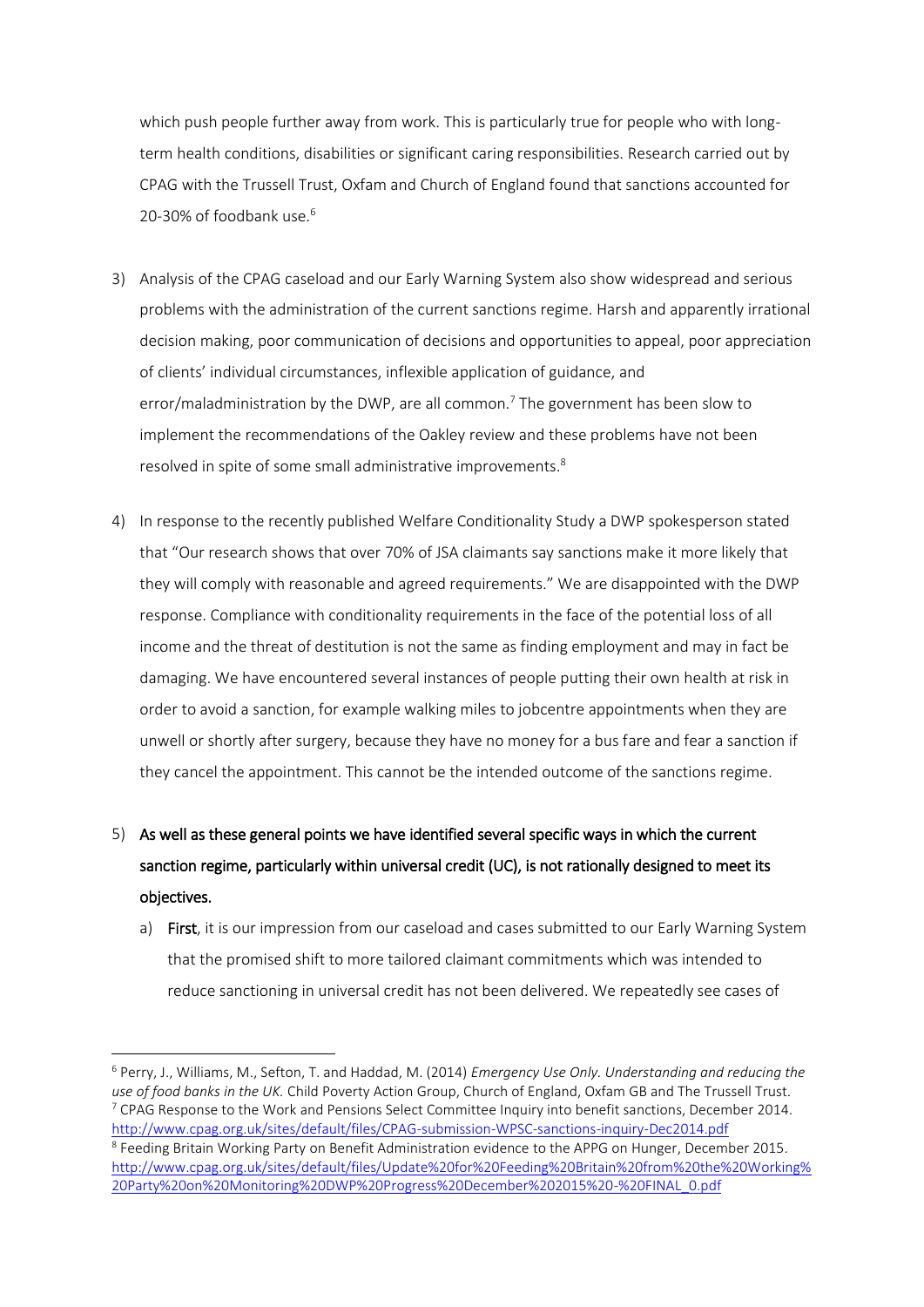inappropriate conditionality for people with health conditions and caring responsibilities (see

box 1 below for more explanation of this problem).

## Box 1. Duty to give prior information about easements

The system of conditionality under universal credit provides many situations where if a claimant in the all work conditionality group falls within a certain circumstance then the conditionality imposed on them must or may be reduced. For example:

- Someone who has caring responsibilities can reduce their hours of work search to those considered by the decision maker to be compatible with the caring responsibilities provided they still have reasonable prospects of employment (reg. 88(2)(a) UC Regs 2013)
- Someone with a health problem can similarly reduce their work search hours- in this case not needing to also show reasonable prospects of obtaining employment (reg. 88(2)(c))
- Someone with a child under 13 can reduce caring responsibilities to those compatible with child's normal school hours (reg 88(2)(b))
- Further deductions from hours of work search can be made on a week to week basis to deal with temporary childcare responsibilities, domestic emergencies, funeral arrangements or similar situations (reg. 95(2)(b)).
- Victims of domestic violence who meet certain conditions can have a period of 13 weeks with no conditionality requirements imposed (reg. 98).
- A further easement can be applied in cases of bereavement or where a child who the claimant cares for has been a victim of or witness to a violent or abusive incident (reg. 99(4A))
- Those who are temporarily ill and provide a medical certificate can have work search disapplied for a 2 week period (reg. 99(4)).
- Those who are ill for a longer period and provide medical certificates can have work search disapplied for so long as reasonable (reg. 99(5)).

Understandably, claimants do not know these detailed rules (and the list above is incomplete). So they will not seek to rely on them or know to bring their circumstances to the attention of their work coach. A further problem is many claimants think that if they do raise their inability to do work search due, for example to caring responsibilities, they will be told they are not meeting the conditions of entitlement and perhaps suffer a sanction. Claimants are therefore entirely dependent on their work coach asking sufficient questions to identify when an easement applies and as pointed out above, our evidence is that this is simply not happening.

It is CPAG's view that the solution to this problem is to impose a legal duty on the DWP to give information about available easements to claimants before conditionality is imposed on them. That would allow a claimant to realise when their circumstances are such that an easement should apply and highlight that to the decision maker.

In *R(Reilly and Wilson) v SSWP* [2013] UKSC 68 the Supreme Court held that fairness required claimants to be given such information about the schemes they were being referred to before a decision was made to refer them to the scheme so as to enable them to make representations about the appropriateness of the scheme to them. The same principle in our view applies when asking a claimant to agree a claimant commitment. The Court held:

*65.Fairness therefore requires that a claimant should have access to such information about the scheme as he or she may need in order to make informed and meaningful representations to the decision-maker before a decision is made. Such claimants are likely to vary considerably in their levels of education and ability to express themselves in an interview at a Jobcentre at a time when they may be under considerable stress. The principle [.....] arises as a matter of fairness from the*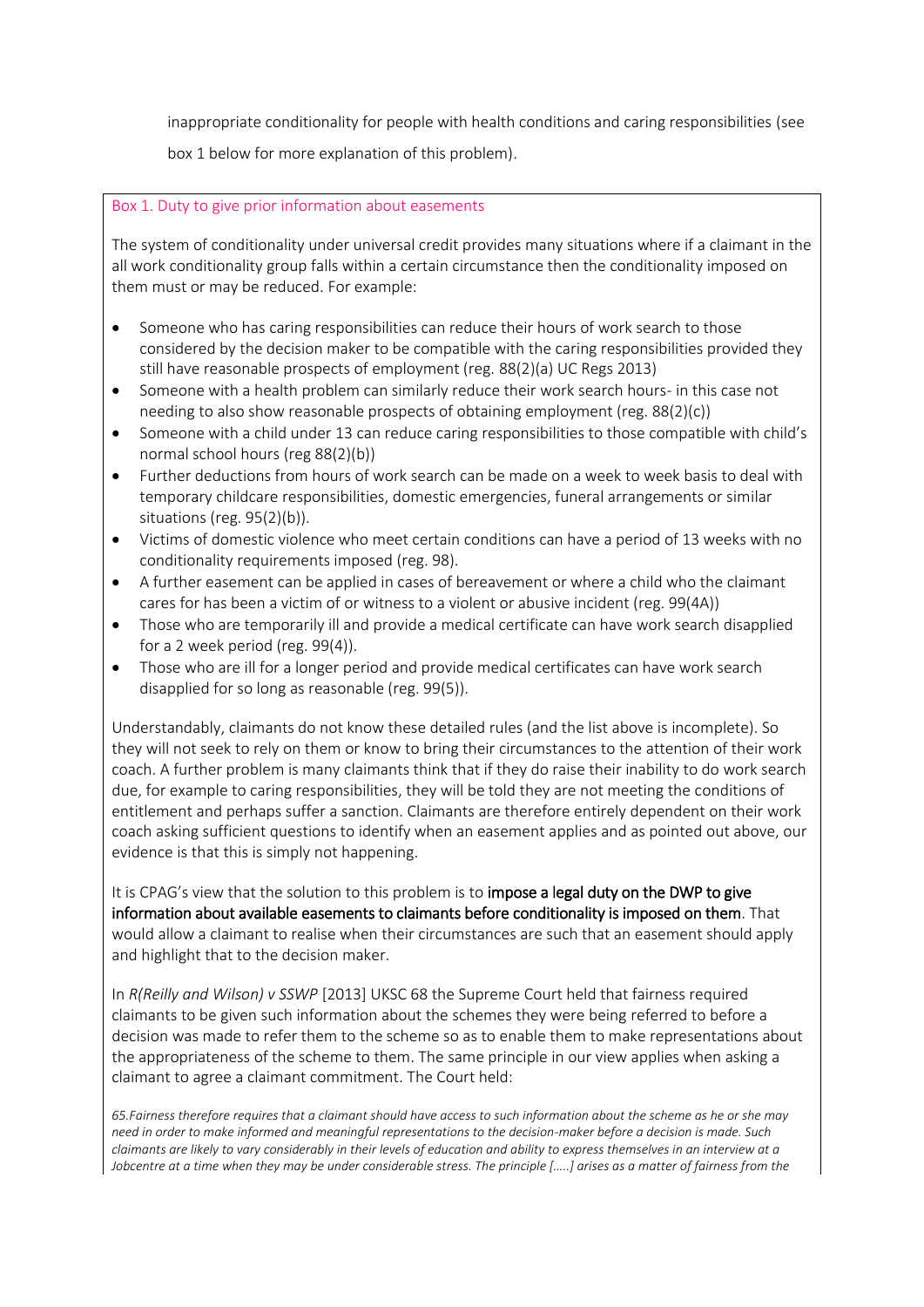*Secretary of State's proposal to invoke a statutory power in a way which will or may involve a requirement to perform work and which may have serious consequences on a claimant's ability to meet his or her living needs.* 

*66.Properly informed claimants, with knowledge not merely of the schemes available, but also of the criteria for being placed on such schemes, should be able to explain what would, in their view, be the most reasonable and appropriate scheme for them, in a way which would be unlikely to be possible without such information….*

- b) Second, in UC disabled people and those with health conditions can be subject to full conditionality from the start of their claim while they await a work capability assessment (which can take months to be scheduled) leaving them at risk of sanction if their claimant commitment is not suitably tailored. Our evidence is that claimants who are disabled and are subject to full conditionality, either because they have been assessed by the DWP as being 'fit for work' or because they are awaiting a work capability assessment, rarely have their claimant commitment suitably tailored and are therefore are at high risk of being sanctioned when in reality they are not able to meet the conditions placed on them. We propose that the rules are amended such that those awaiting the WCA automatically have work search requirements disapplied.
- c) Third, under UC if a claimant is sanctioned while subject to all work-related requirements but subsequently moves into a group with no conditionality, the sanction continues even though they are no longer required to comply with whatever conditions were previously placed on them. For example a woman who fails to look for adequate work twice in the early stages of pregnancy and accrues a 28 day and a 90 day sanction may find that this sanction is still ongoing when she has her child – at which point she would have no requirement to look for work as the main carer of a child aged under one.

It is perverse that a sanction continues during a period when, either through ill health or caring responsibilities, a claimant is unable (and has been assessed as such by the DWP) to take up work. In this situation the sanction cannot be intended to drive behaviour change. What then is its purpose?

The continuation of sanctions for people who have become sick, become carers or recently had a baby also means that they will be likely to struggle financially at a time when they need additional support, not less.

In the legacy system if they had moved from JSA on to ESA or Income Support, the sanction would not have travelled with them, recognising that their circumstances and ability to seek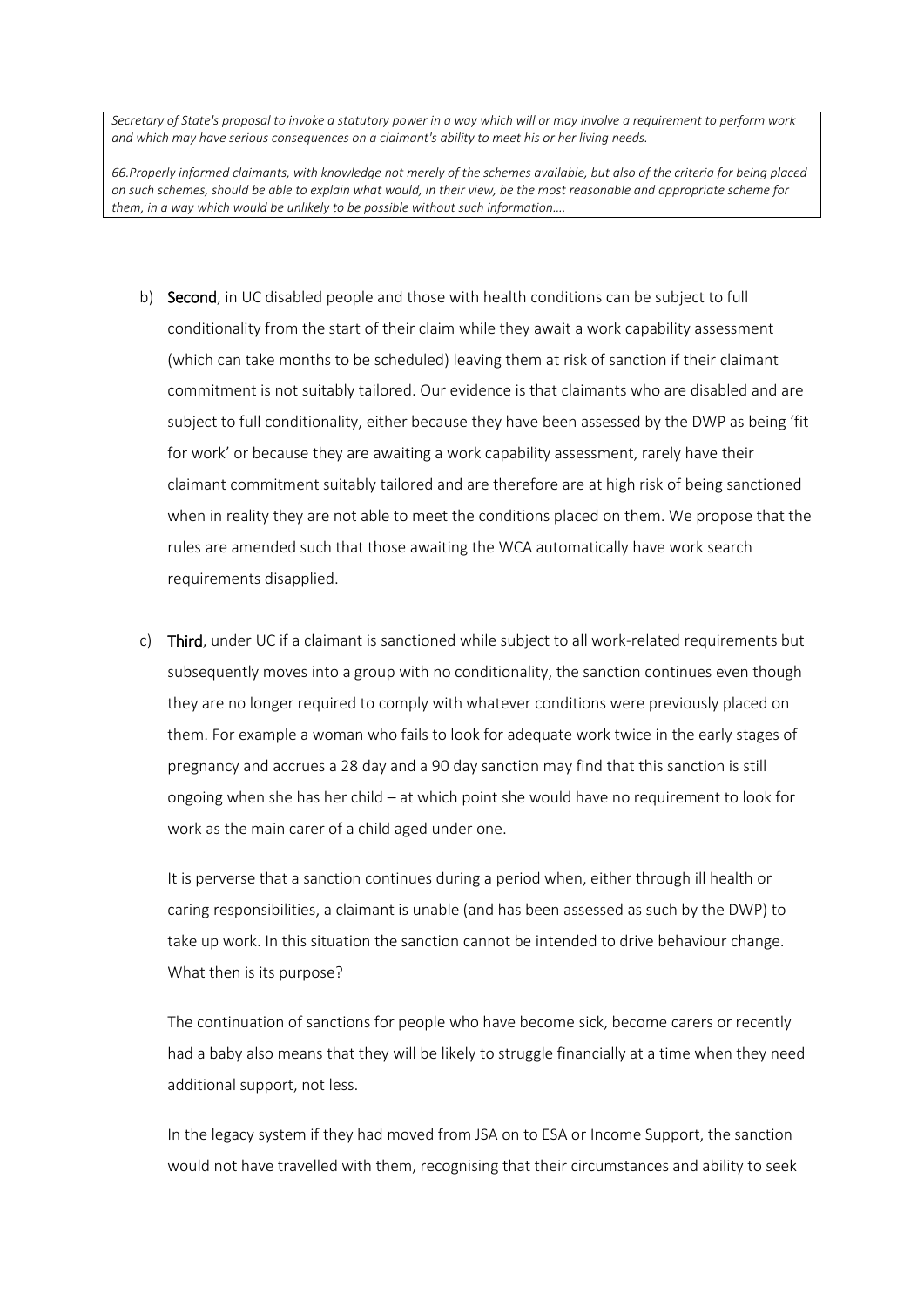work have changed. We propose that under UC the sanction should be lifted or suspended for claimants when their conditionality is reduced.

d) Fourth, in both UC and ESA low level sanctions last until the claimant complies with a requirement. We have encountered cases where people did not have a good reason for failing to comply with their conditions initially (so the initial sanction decision was 'correct') but were then unable to comply because of illness, bereavement, caring responsibilities or similar good reason, leaving them under sanction for a long time when they were unable to comply.

There is no opportunity for good reason to be taken into account at this stage to reduce the length of the sanction, or for the sanction to be suspended while good reasons apply. Again this can leave people under a sanction for lengthy periods during which the sanction cannot be expected to drive behaviour change because they simply cannot comply. (See box 2 below).

## Box 2. Problems with indeterminate sanctions and good reason

*This example is shown with reference to the Universal Credit rules- the same problem applies for ESA sanctions for failure to engage in work related activity without good reason.*

Both low level sanctions (which apply to those in the all work conditionality group and the work related activity group who fail to comply with an interview requirement, a work preparation requirement or, for those in the first group only, a particular work search requirement) and lowest level sanctions (which apply to those in the work focussed interview group only who fail to participate in a work focussed interview) have a length which is set in part by calculating the number of days from and including the day when claimant fails to perform the activity and up to the day before they meet the compliance condition associated with that activity (see regulation 104(2) and 105(2) of the Universal Credit Regulations 2013). For all but those in the work focussed interview group and 16-17 year olds, there is added to that period a further period of 7 to 28 days (dependent on number of previous sanctionable failures in period between 2 and 52 weeks ago).

That approach creates several problems:

Problem 1: This can mean that for a claimant who (1) does not have good reason for failure to perform the activity but then (2) has a good reason why they did not manage to meet the compliance condition quickly, injustice results.

# *Example:*

Anna is in the "all work group". She fails to draw up a CV and upload it to a job search website within the time table she has been given (by 20/01/2018). She does not have a good reason for this. She continues not to upload the CV.

However, Anna's mother dies on 20/02/2018 and Anna spends the next 3 weeks dealing with this.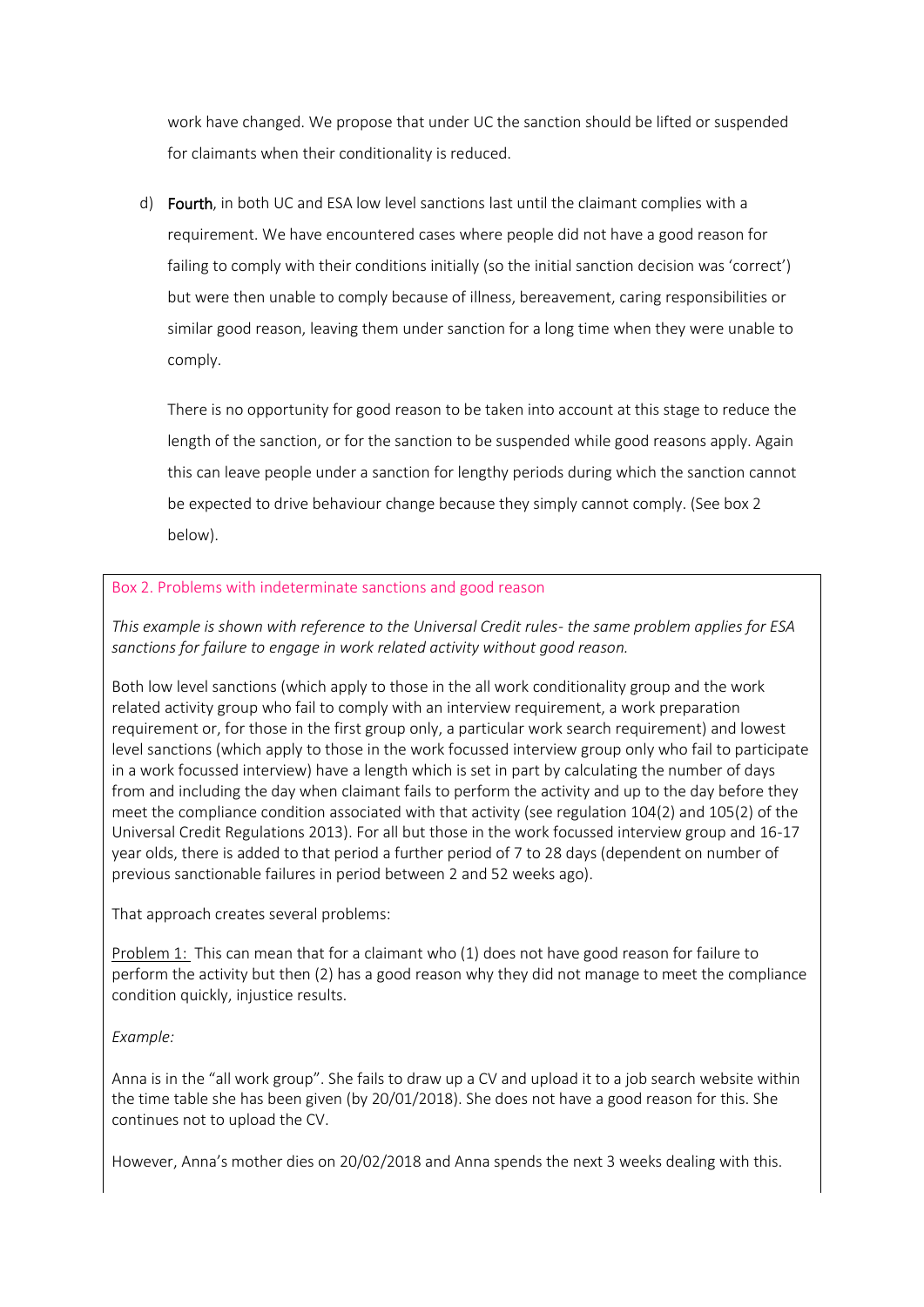Anna then realises her universal credit is sanctioned. She uploads the CV as soon as she has completed dealing with the bereavement on 12/03/2018.

Anna's sanction length is equal to number of days from and including 20/01/2018 to 11/03/2018 (48 days) plus an extra period of 7 days as this is her first sanction.

However, Anna did have a good reason why she could not deal with the CV in the period 20/02/2018 to 11/03/2018 (she was dealing with a bereavement of a close family member)- the regulations do not allow account for that to be taken.

Problem 2: Often there can be a delay in making the sanction decision (for example a failure on 17/11/2017 might not result in a decision until 19/02/2018). The sanction in such cases, starts to run, typically, from the start of the assessment period in which it is made (regulation 106). However, its length is still determined as described above. That can mean that a sanction is only applied to an award and experienced by a claimant several months after the relevant failure- which rather destroys the link between the claimant's failure to comply and the subsequent loss of benefit. It can also mean, where a claimant has not appreciated that they need to meet a compliance condition until the sanction is imposed that the delay in imposing the sanction causes it to be longer when finally imposed.

- 2. Is the current evidence base adequate and if not, what further information, data and research are needed?
- 6) As noted above there is ample evidence suggesting that the UK's heavy conditionality and sanctions regime is not well designed to achieve its objectives and in fact is likely to be counterproductive. The Department for Work and Pensions tends to rely on international evidence suggesting that some form of sanctioning can increase movements into work, but the NAO itself observed that the UK's unusually severe sanctions regime (compared with most other countries) is not grounded in a strong evidence base, and nor has the department attempted to fully analyse the data it has at its disposal as to the impact of sanctions.
- 7) International evidence indicates that that for non-disabled people sanctions do increase shortterm movements into work, but at a significant cost.<sup>9</sup> Sanctions also push some people off benefits altogether – placing them at risk of destitution and homelessness, with all the consequent damage and suffering which these entail – and movements into work are usually into lower-paying, part-time and less secure jobs because the priority is to comply with conditions and to accept any work offered, rather than to focus on longer term skills development to enter more sustainable, permanent or high quality work. Evidence also shows that while some level of sanctioning does have a short-term effect on compliance, higher sanctioning rates do not

<sup>9</sup> Geiger, B. (2017) Benefits conditionality for disabled people: stylised facts from a review of international evidence and practice*, Journal of Poverty and Social Justice* Volume 25, Number 2, June 2017, pp. 107-128(22) <http://www.ingentaconnect.com/content/tpp/jpsj/2017/00000025/00000002/art00002>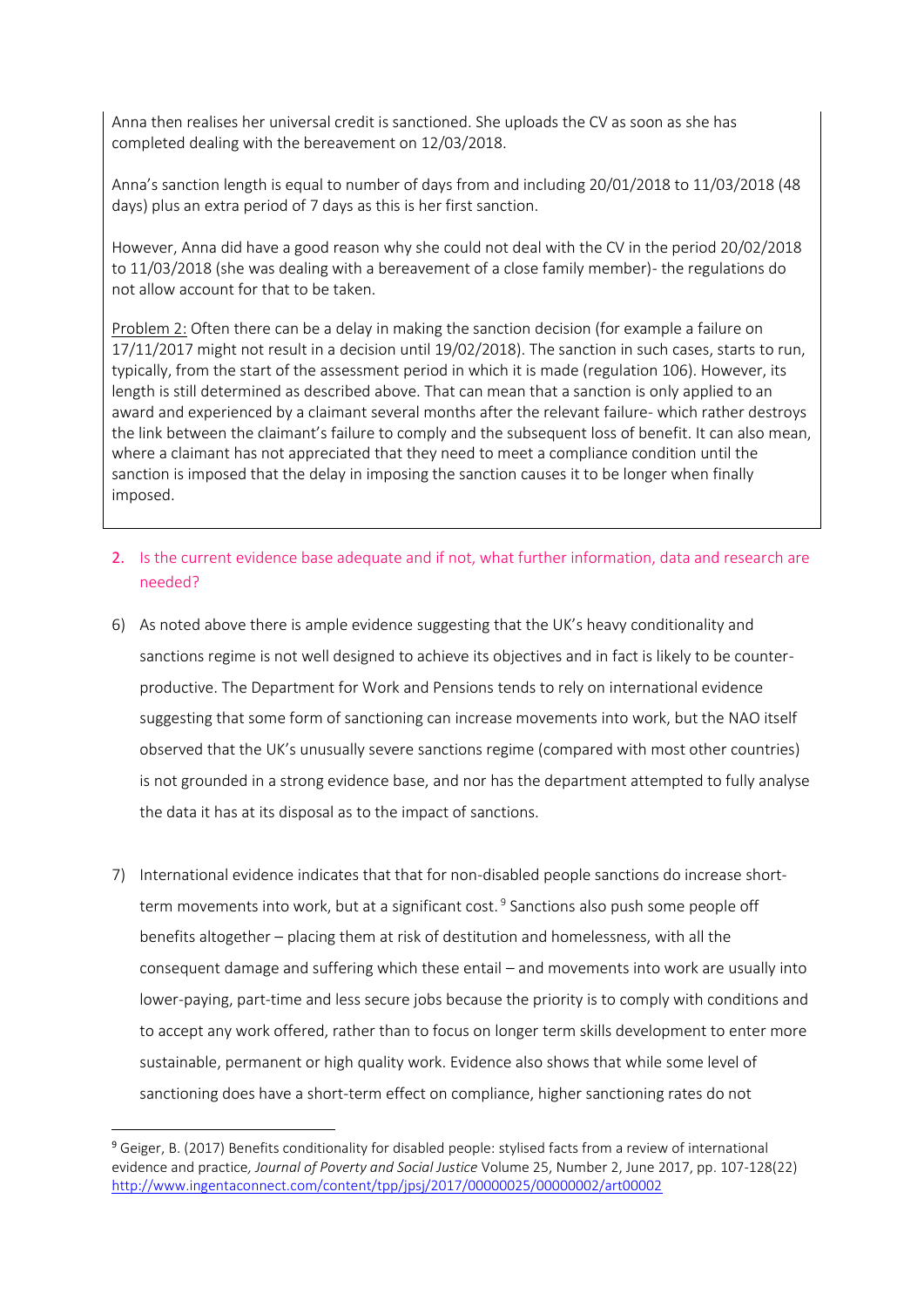necessarily increase compliance further.<sup>10</sup> The UK's decision to greatly increase the scope and severity of sanctions in recent years is not grounded in evidence.

- 8) There is limited international evidence on the impacts of conditionality on disabled people but what exists suggests that that heavy conditionality actually has a *negative* effect on employment, while increasing the risk of destitution and worsening health.<sup>11</sup> Supportive systems based on rehabilitation are much more effective than compliance-based systems at supporting disabled people into work. <sup>12</sup>
- 9) Further analysis which we recommend would include:
	- a) A proper analysis of the outcomes of people who are sanctioned on JSA, ESA and Universal Credit, examining not only short-term movements into work but long-term employment outcomes, effects on physical and mental health, effects on foodbank use, effects on arrears and debt, effects on homelessness, and the fate of those who move off benefits altogether without a job.
	- b) Analysis of claimant commitments and the use of easements for UC claimants with health conditions or caring responsibilities, to assess whether requirements are being tailored as promised.
	- c) Trialling of different levels and durations of sanctioning, to assess whether sanctioning could be reduced without negative effects on jobseeker movements into work.
	- d) Trialling of voluntary employment support to compare outcomes for different groups, rather than operating on the assumption that sanctions are necessary.
	- e) Review of lessons from effective voluntary employment support programmes such as the New Deal for Lone Parents and Scottish Working for Families Fund, both of which had highly impressive results with no or very limited conditionality (in the NDLP an initial meeting was compulsory, with further engagement purely voluntary).
	- f) Under Universal Credit, monitoring and publishing information on the rate, severity and reasons for sanctions for people in different conditionality groups (not just a headline rate) and their impacts on different groups (jobseekers with full work-related requirements, main carer of children, disabled people, in-work claimants).

<sup>10</sup> See for example Watts, B. et al. (2014) *Welfare sanctions and conditionality in the UK*, Joseph Rowntree Foundation[. http://www.jrf.org.uk/publications/welfare-sanctions-and-conditionality-uk](http://www.jrf.org.uk/publications/welfare-sanctions-and-conditionality-uk) among other reviews.

<sup>11</sup> <http://www.ingentaconnect.com/content/tpp/jpsj/2017/00000025/00000002/art00002>

<sup>12</sup> <http://www.ingentaconnect.com/content/tpp/jpsj/2017/00000025/00000002/art00002>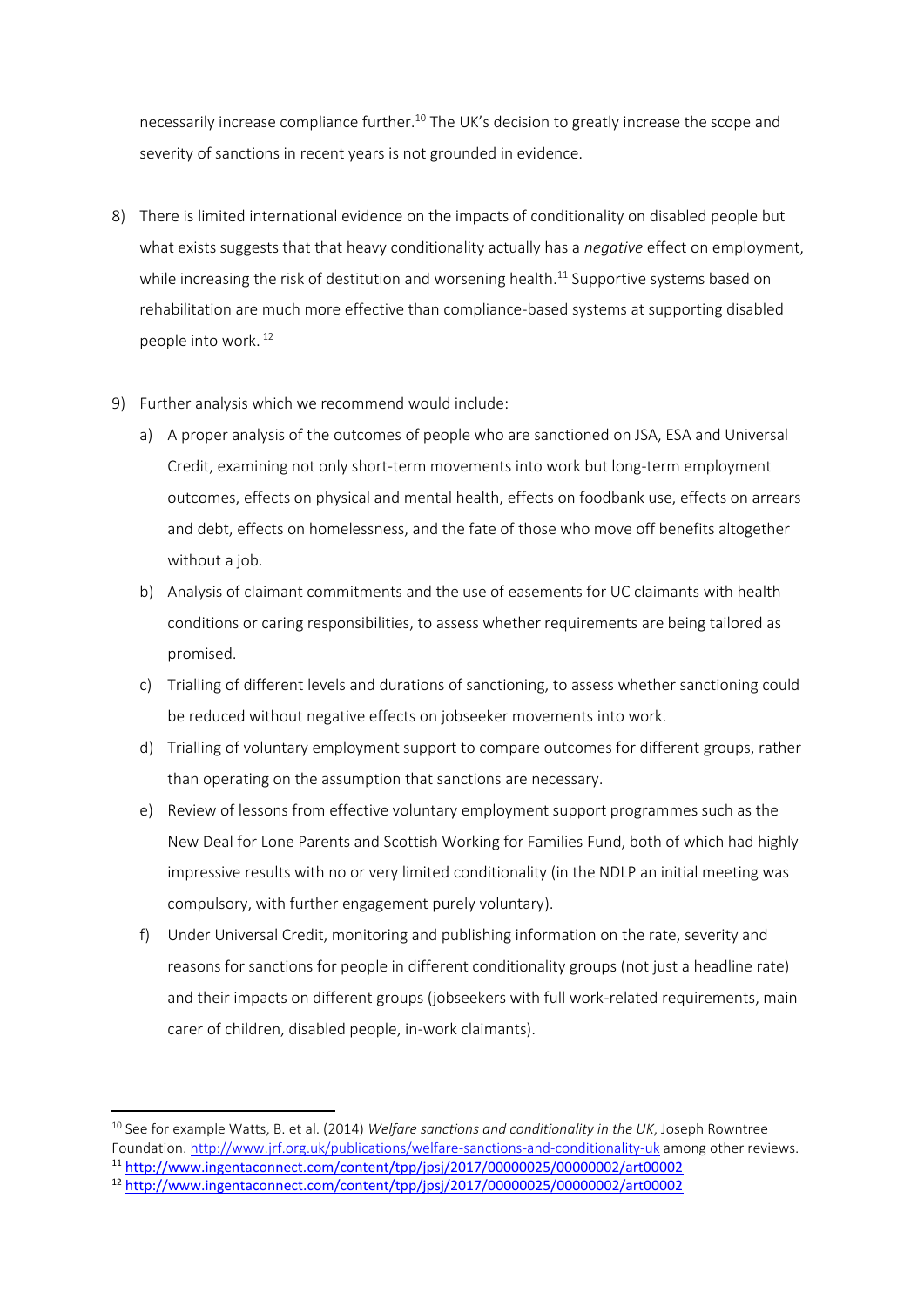#### 3. What improvements to sanctions policy could be made to achieve its objectives better?

10) We have a number of recommendations.

#### 11) Short-term actions to improve the functioning of the sanctions regime:

- a) Introduce a duty to provide information on easements before a claimant is asked to agree a claimant commitment. See Box 1 for an example and how this could work.
- b) Implement a system of warnings rather than sanctions for a first sanctionable failure to comply with conditions, with a clear opportunity for claimants receiving a warning to have this wiped from their record if they had good reason for failing to comply.
- c) Urgently review the decision-making process around sanctions. It is alarming that 81% of sanctions challenged are overturned on appeal.
- d) Fast-track challenges to sanction decisions. Currently, by the time a sanction decision reaches a tribunal claimants have often suffered weeks or months of destitution.
- e) Suspend or end sanctions when somebody's circumstances change such that they change conditionality group and are longer required to comply with the condition for which they were sanctioned.
- f) Consider reducing sanctions, or removing them altogether, for disabled people and those awaiting a work capability assessment, where the evidence suggests that sanctions are entirely counter-productive to the aim of moving people into work.
- g) Consider stopping the use of financial sanctions for minor breaches of conditions such as being a few minutes late for an appointment.

#### 12) Long-term actions to test and develop alternatives to the current sanctioning regime

- a) Over the long term we would like to see a full review of the current sanctioning regime and the outcomes for claimants, and a commitment to test alternatives such as shorter or less severe sanctions, and voluntary programmes of employment support.
- b) Evidence to date suggests that a shift towards a system with a greater basis in support rather than compliance, and a greatly reduced use of sanctions, would lead to better outcomes for claimants both in terms of avoiding income crises but also in promoting movement into sustainable work, for the reasons described above.
- c) It is our view that if sanctions are to be used, they should not be so heavy as to push anyone into destitution or render them unable to pay housing costs. Children's and housing elements must be fully protected.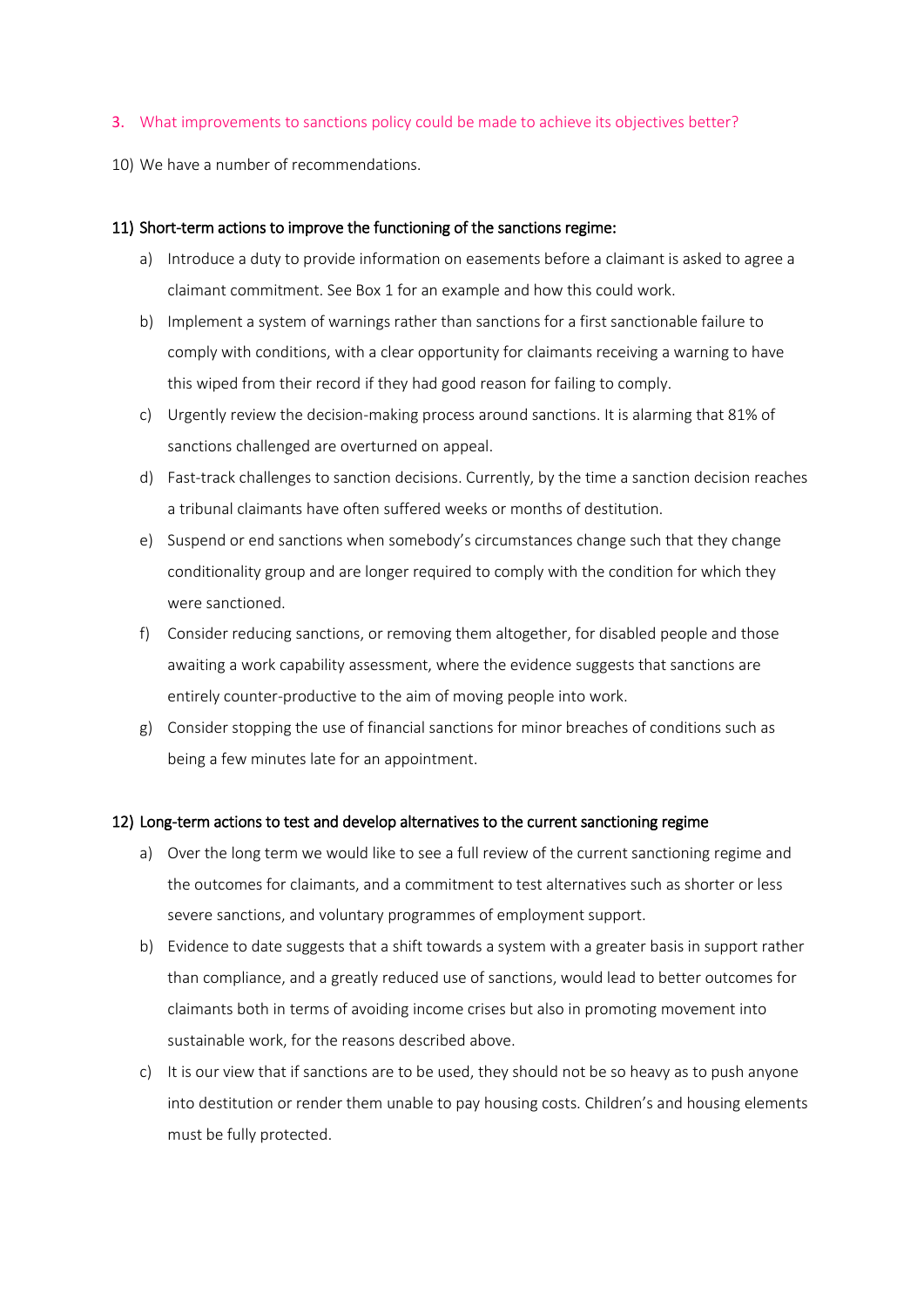- 4. Could a challenge period and/or a system of warnings for a first sanctionable offence be beneficial? If so, how should they be implemented?
- 13) We would support both a longer challenge period, which would reduce the rate of inappropriate sanctions and the burden of sanction appeals on the tribunal system, and a system of warnings for a first 'offence'.
- 14) The DWP trial that happened in Scotland<sup>13</sup> sent people a sanction warning letter giving them 14 days on top of the usual 7 to respond with reasons as to why they had failed to meet their conditionality requirements. The results show that only 13% of people responded, leading the government to respond that the extended challenge period did not have enough effect to justify extending this approach. However, half of the people who responded had their sanction overturned. Given that in 2018 alone 292,980 sanction decisions were made,<sup>14</sup> if the scheme were extended nationwide then we might expect between 17,500 and 20,500 sanctions to be overturned through such a scheme each year, meaning this many instances of hardship could be avoided (6-7% of the 292,980 sanction decisions). This is far from a negligible figure.
- 15) In addition, there has been no exploration of why people did not respond some people may have been vulnerable, struggled to understand the communications received, or been unable to respond (e.g. due to ill-health or a lack of phone credit for example). We suggest that rather than abandoning the scheme this needs to be explored in more detail, in order to find solutions which would improve the rate of engagement.
- 16) The DWP is now looking into the feasibility of a trialling a warning system for a failure to attend a work search review, in which claimants will receive a written warning for a first sanctionable failure and only be sanctioned if there is a second failure to comply.
- 17) While this is welcome, we suggest that this system ought to be extended to other failures of compliance. And there must be a clear mechanism for claimants to challenge their written warning if they had good reason for their first failure to comply, in order to have it wiped from their record. The importance of this also needs to be explained to claimants, who may not realise

<sup>13</sup> Se[e https://www.gov.uk/government/publications/jobseekers-allowance-sanctions-early-warning-trial](https://www.gov.uk/government/publications/jobseekers-allowance-sanctions-early-warning-trial-evaluation-final-report)[evaluation-final-report](https://www.gov.uk/government/publications/jobseekers-allowance-sanctions-early-warning-trial-evaluation-final-report)

<sup>14</sup> 60,109 in JSA, 7,937 in ESA, 213,564 in UC and 11,370 in IS, according to DWP Benefit sanctions statistics to January 2018 (Tables 1.1, 2.1, 3.1 and 4.1 respectively). [https://www.gov.uk/government/statistics/benefit](https://www.gov.uk/government/statistics/benefit-sanctions-statistics-to-january-2018)[sanctions-statistics-to-january-2018](https://www.gov.uk/government/statistics/benefit-sanctions-statistics-to-january-2018)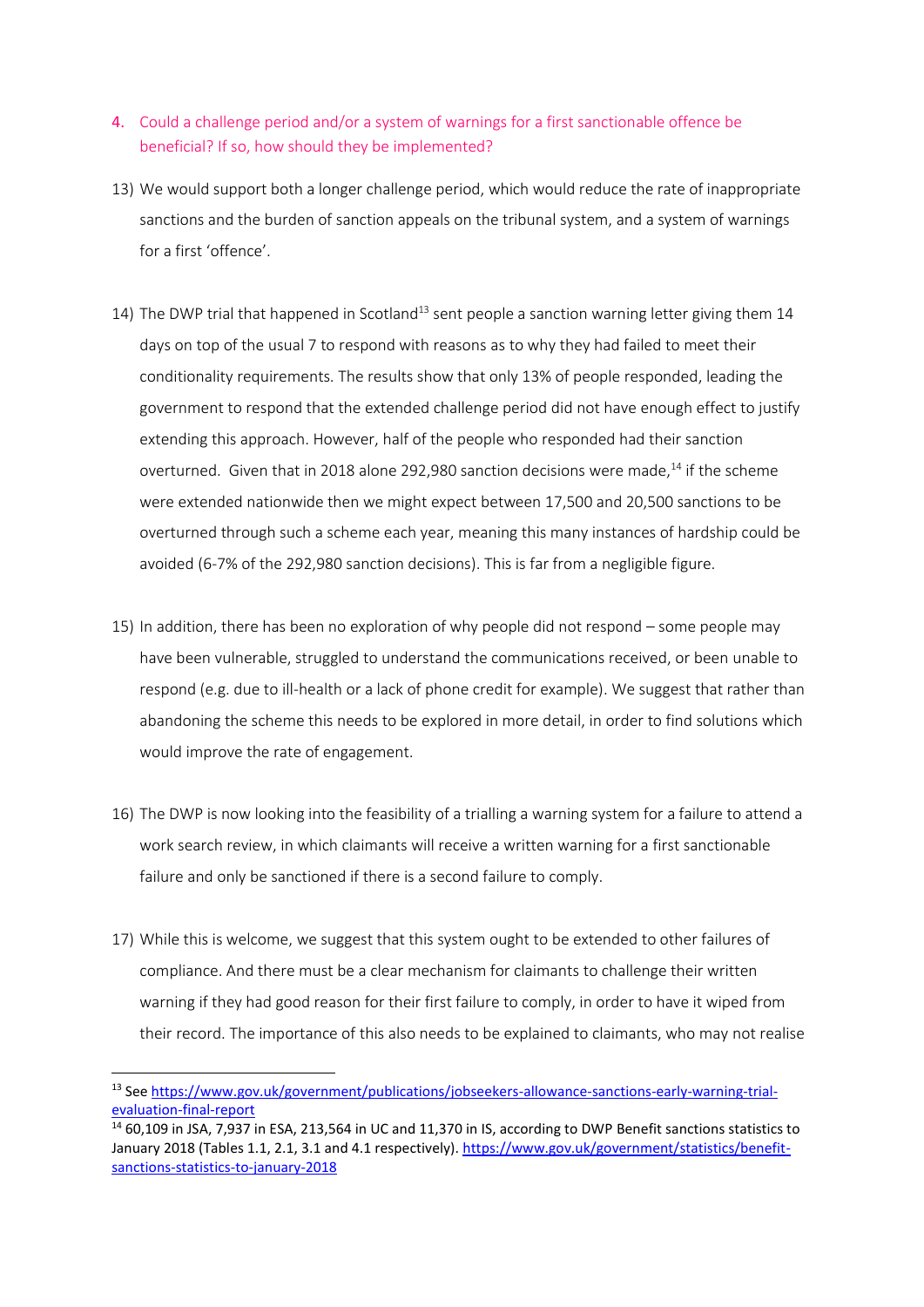that there is any reason to challenge a warning.

18) Box 3 below sets out how a warning system could be introduced through amendments to current regulations.

## Box 3 *Warning System and the law*

Unfortunately, the introduction of a warning system for a first failure to comply with conditionality would require changes to the law. Fortunately, however, that can be achieved by amending regulations and amendments to primary legislation would not be necessary.

The reason for this is as follows:

Ss. 26 and 27 of the Welfare Reform Act 2012 contain the primary legislation enabling sanctions under universal credit. For jobseeker's allowance ss. 19 and 19A of the Jobseekers Act 1995 perform the same function.

All of these provisions are worded such that a reduction in benefit *must* be imposed once it is found that a claimant has failed without a good reason to meet a conditionality requirement. Taking s.27 of the WRA 2012 as the example it states:

"27. (1) The amount of an award of universal credit is to be reduced in accordance with this section in the event of a failure by a claimant which is sanctionable under this section"

It then sets out at sub-section (2) what failures are sanctionable.

Fortunately, the amount of the reduction and the period for which it is to have an effect are left to regulation (see s.27(4), (5) and (8) as the example for non higher level sanctions under universal credit).

Therefore, by amending the regulations which set the length and period of a sanction and are made under the powers in the Acts one can achieve the result that the period of a sanction is only one day and the amount (for example) is only 10p. That in effect would achieve a policy aim of having no sanction for a first failure without breaching the requirements in primary legislation (by having practically no sanction).

# 5. Are levels of discretion afforded to jobcentre staff appropriate?

- 19) The use of the term "discretion" when it comes to sanctions can be misleading. It is worth unpacking how the system works:
- 20) On the one hand, as we have seen above (box 3), once it is established that a claimant has failed without a good reason to undertake a legally required conditionality action then a sanction must follow as a result of the law- there is no discretion here. Furthermore, the amount and period of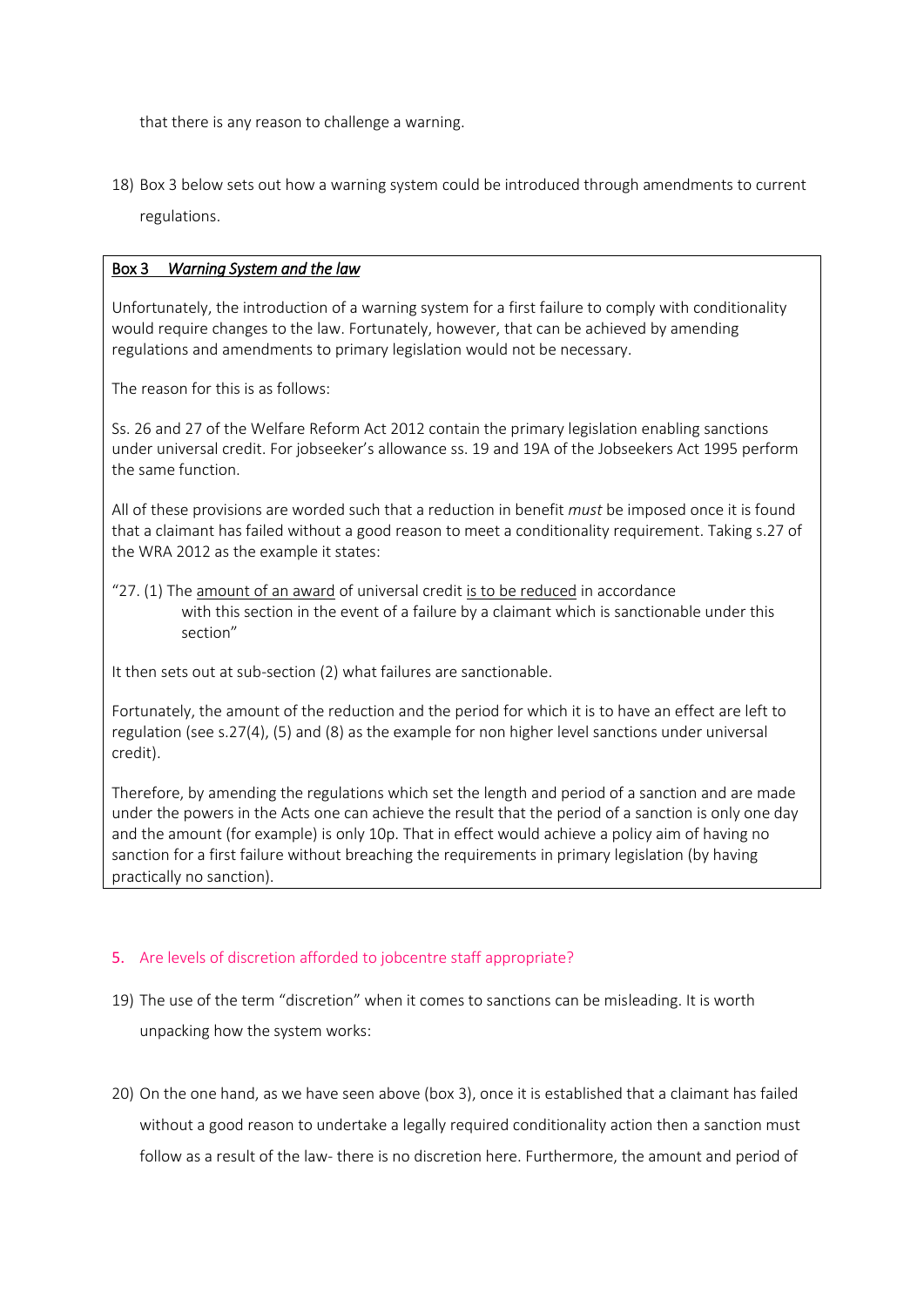the sanction is fixed in statute and there is no discretion as to those.

- 21) Within the process of determining whether or not a claimant has failed without good reason to perform an action, there are various issues of judgement for a decision maker. Strictly these are not questions of discretion but questions of the decision maker applying tests of reasonableness that exist in the legislation:
- 22) In most cases a sanction can only be imposed if the failure of the claimant was without a good reason. What is reasonable is of course a question of judgement based on all the facts of the case.
- 23) There are further reasonableness tests which are embedded within the universal credit systemthese should be applied both by the work coach setting out what conditionality a claimant must meet in the first place, and also at the point when it is decided whether or not to sanction:
	- a) For example what level of work search is thought to be reasonable given a claimant's caring commitments or health problems (see regulation 88 of the Universal Credit Regulations 2013).
	- b) Similarly whether it is in fact reasonable to disapply work search requirements during a period of sickness of longer than 14 days (see regulation 99(5)).
	- c) In sanctions for work search where a claimant has failed to do whatever number of hours of work search is required in their case (itself sometimes subject to a reasonableness test), then a further issue will arise about whether a claimant has done all they reasonably could.

One can see therefore that the decision maker is making a range of judgements about what they think is reasonable given a claimant's circumstances. Strictly speaking this is not properly described as discretion but is a question of judgement. If the decision maker decides that something was not reasonable then they have no further discretion- the rules set that a sanction will occur and determine its length and rate.

24) On the other hand, there is discretion at the level of the work coach in deciding whether or not a particular set of circumstances warrants referral to a decision maker (who then determines whether or not the claimant has failed without good reason to undertake a required conditionality action). Our understanding is that work coaches are advised that they must refer to a decision maker if they think a claimant has so failed, and indeed it is difficult to see how they could lawfully not do so given the rules.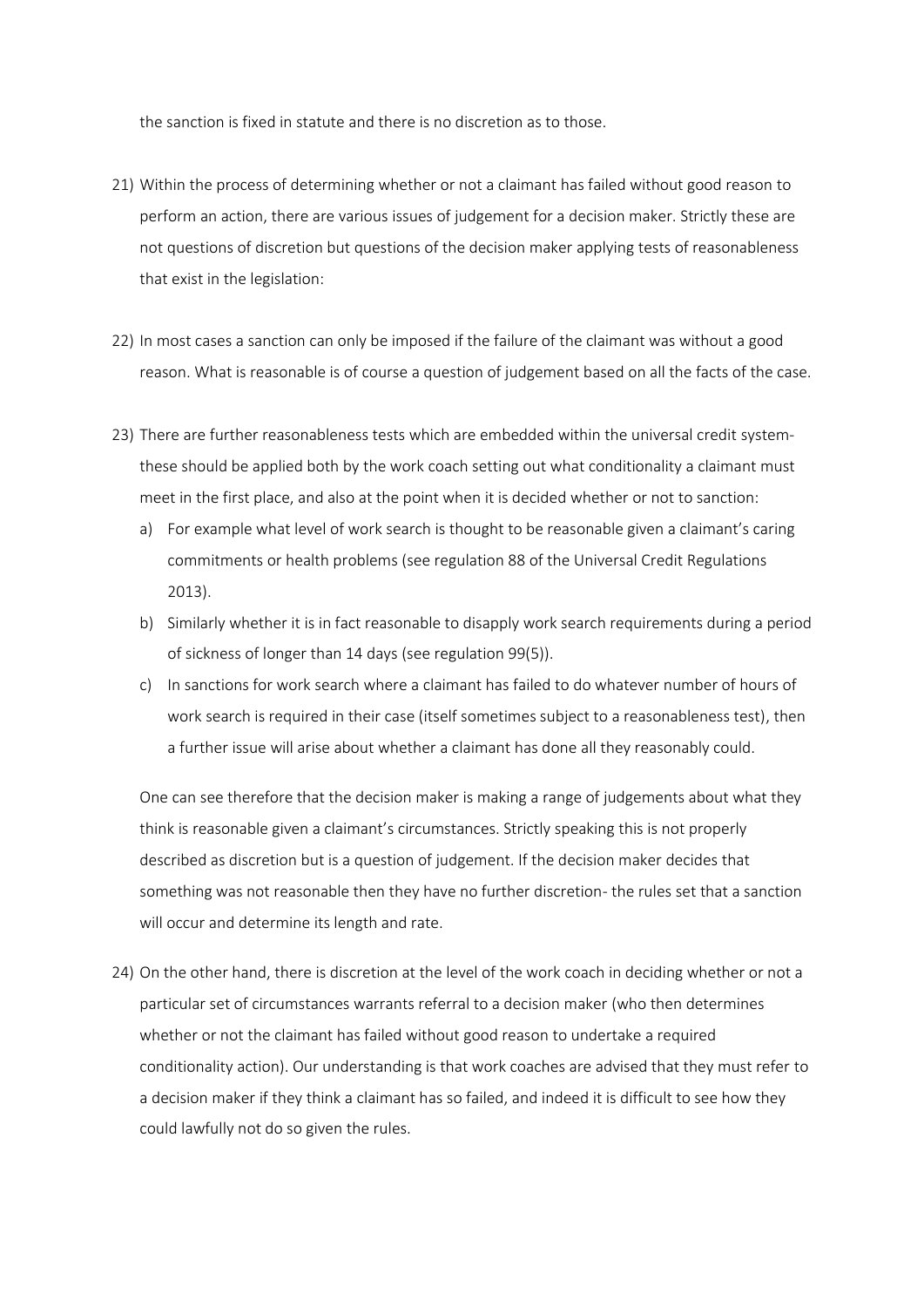- 25) Given all of the above, it is probably better not to use the term "discretion" when we refer to these issues. Instead what we have for universal credit is a rule-based system where the rules involve frequent need for making a judgment about reasonableness.
- 26) Once we understand this, we can see that the statement that sanctions are only used as a last resort is simply wrong- there is no way for a decision maker to decide that some other method might be better employed once it is determined that the claimant has failed to comply with a condition without good reason.
- 27) As with any rule-based system which embeds frequent decisions on reasonableness, this potentially has the advantage that the individual facts of a particular case can be taken into account. However, it also carries the risk that like cases will not be treated alike, as one decision maker's view of what is reasonable may not be the same as that of another decision maker.
- 28) CPAG therefore prefers a more stringent rule-based system which limits the need for judgement as to what is 'reasonable'. Rules ought to set out those situations which constitute good reason, rather than requiring decision makers to make judgements on a case by case basis. We believe that the great majority of circumstances constituting good reason (e.g. failure of childcare, children's illness, failure of transport and so on) could be captured by an explicit set of rules. The risk that a particular case may have a good reason but not come within one of the explicit rules can be catered for by having a residual category for other situations, allowing for a reasonableness test in these cases. Such a system will increase the consistency of decisions and also has the advantage of making decision making easier as this can (largely) be reduced to a set of factual questions.
- 29) A similar set of rules ought to apply to the application of flexibilities and easements for claimants in setting work-related requirements, for example around caring responsibilities and the needs of children. We are worried, however, that the direction of travel has recently been to move away from a rule-based system – for example the lone parent flexibilities used to be statutory but now only have the status of guidance. This creates a real risk of poor or patchy decision making, and introduces a further power imbalance into the relationship between claimant and work coach.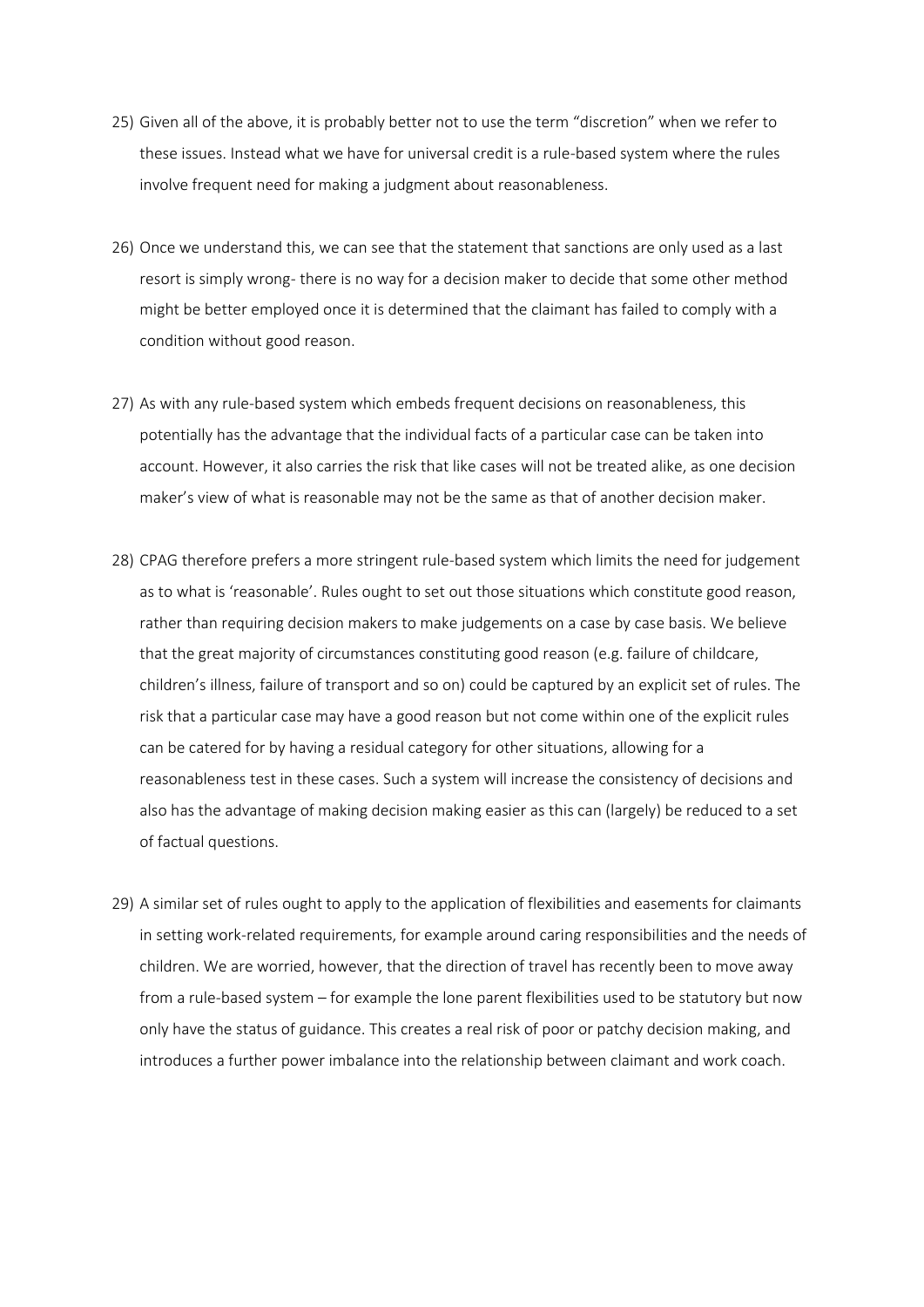#### 6. Are adequate protections in place for vulnerable claimants?

- 30) Our research finding that sanctions are responsible for 20 to 30 per cent of foodbank visits indicates that claimants are not being protected from destitution. While we have seen signs of increased availability of hardship payments, CPAG's caseload suggests that these are still not offered routinely. We are also worried by the fact that under Universal Credit hardship payments are repayable – we have heard from Universal Credit claimants who refused hardship payments because they know that the repayments will effectively extend the duration of their sanction.
- 31) There is much evidence that sanctions have a severe effect on vulnerable claimants:
	- a) *Lone parents* Gingerbread's research has shown that 1 in 7 lone parents receiving JSA was sanctioned in a single year.<sup>15</sup> 62 per cent of JSA sanctions on lone parents which are formally challenged are overturned, higher than for other groups. There are no signs that this is changing under Universal Credit.
	- b) *Care leavers* The Children's Society has found that care leavers are five times more likely to be sanctioned than others.<sup>16</sup> This is a group of vulnerable young people who ought to be receiving additional support if they struggle to manage appointments, not being sanctioned.
	- c) *People with mental health conditions* The British Psychological Society, the UK Council for Psychotherapy, the British Association for Counselling and Psychotherapy, the British Psychoanalytic Council, and the British Association of Behavioural and Cognitive Psychotherapies have all called for the current sanctions regime to be suspended and reviewed, blaming sanctions for causing destitution, disempowerment and increased rates of mental health problems.<sup>17</sup>
	- d) *Disabled people* With disabled people claiming JSA sanctioned at a higher rate that nondisabled claimants, it is clear that many conditions given to disabled jobseekers are unsuitable.  $^{18}$  Given the well-document problems with Work Capability Assessments, it is likely that many of these disabled people should not be on JSA in the first place. We have seen nothing to suggest that this situation has improved under UC.

 $\overline{a}$ 

<sup>15</sup> [https://www.gingerbread.org.uk/wp-content/uploads/2017/10/One-the-rise-single-parent-sanctions-in](https://www.gingerbread.org.uk/wp-content/uploads/2017/10/One-the-rise-single-parent-sanctions-in-numbers.pdf)[numbers.pdf](https://www.gingerbread.org.uk/wp-content/uploads/2017/10/One-the-rise-single-parent-sanctions-in-numbers.pdf)

<sup>16</sup> [https://www.childrenssociety.org.uk/news-and-blogs/our-blog/how-the-benefits-system-is-letting-down](https://www.childrenssociety.org.uk/news-and-blogs/our-blog/how-the-benefits-system-is-letting-down-care-leavers)[care-leavers](https://www.childrenssociety.org.uk/news-and-blogs/our-blog/how-the-benefits-system-is-letting-down-care-leavers)

<sup>17</sup> [https://www.independent.co.uk/news/uk/politics/benefits-sanctions-letter-mental-health-crisis-british](https://www.independent.co.uk/news/uk/politics/benefits-sanctions-letter-mental-health-crisis-british-psychological-society-a7600596.html)[psychological-society-a7600596.html](https://www.independent.co.uk/news/uk/politics/benefits-sanctions-letter-mental-health-crisis-british-psychological-society-a7600596.html)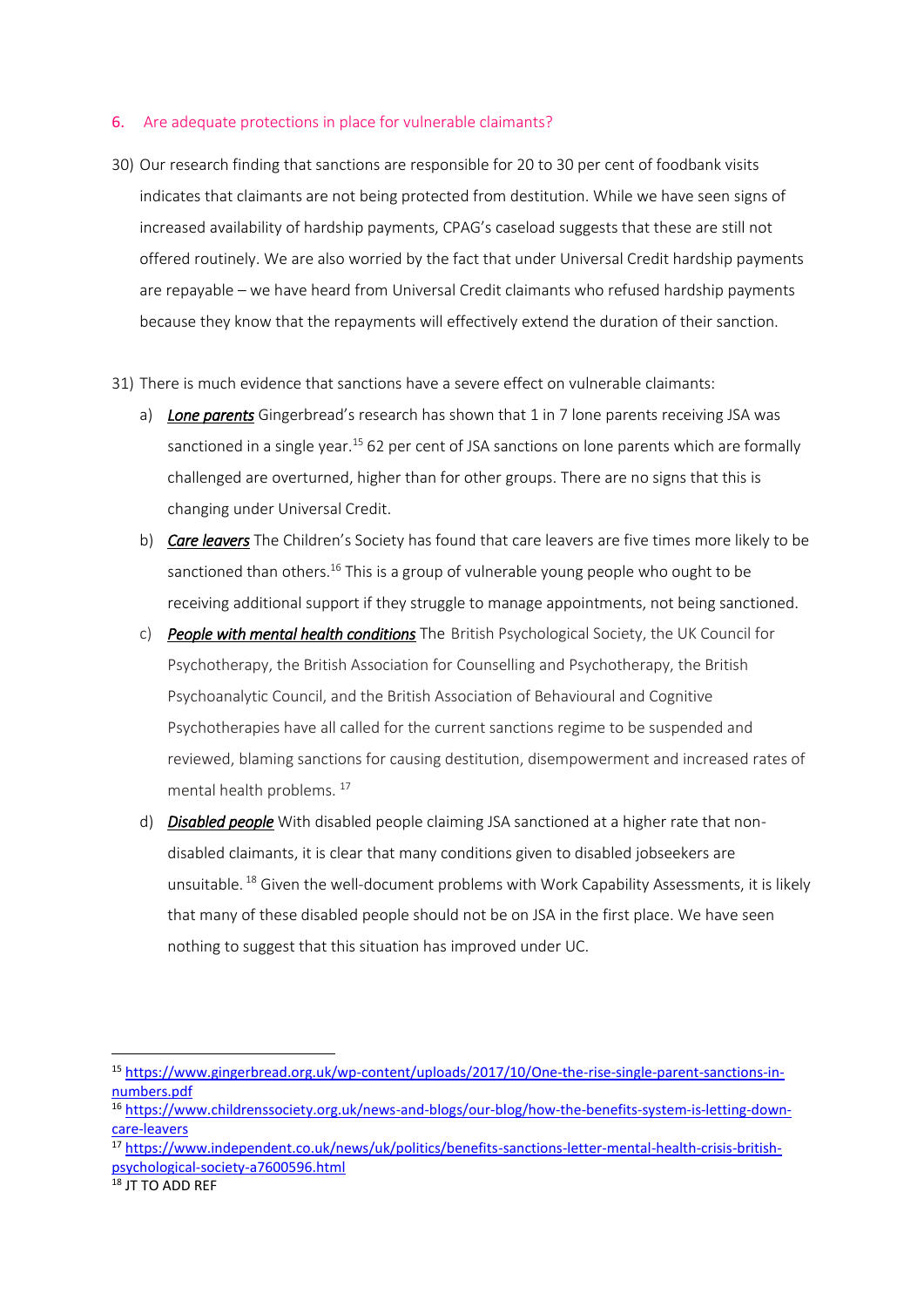32) In Box 4 we provide case studies from CPAG's advice work as to the failure of the sanctioning system to protect vulnerable people and families.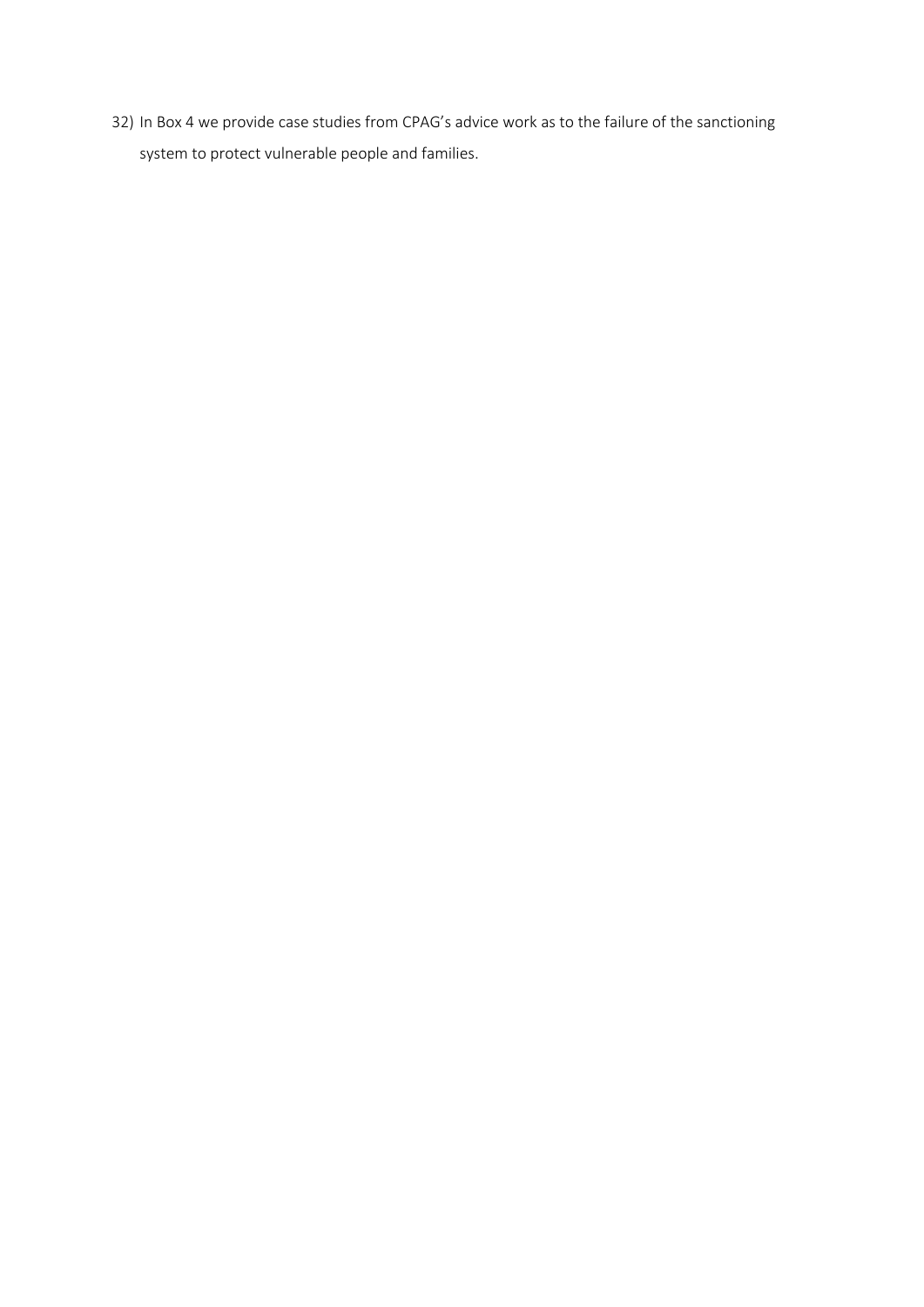### Box 4. Case studies of sanctioning of vulnerable claimants

## Case study one: a lone parent with health problems

CPAG worked with a lone parent with physical and mental health problems, who has two children aged 5 and 12. She had some easements in her claimant commitment to reflect her caring responsibilities, but none because of her health conditions. Despite providing medical certificates and information about her health conditions, after 12 months the DWP had failed to arrange a work capability assessment.

During this period her UC was sanctioned three times for a failure to undertake work search activity over a three week period. This led to her being unable to feed herself and her children and having to rely on a foodbank. It also caused a deterioration in her mental health.

Following a complaint by CPAG to the DWP her claimant commitment was amended, a medical assessment was arranged and the sanctions decision were revised.

#### Case study two: a vulnerable man with mental health difficulties

CPAG worked with a vulnerable man with mental health problems. During an 11-month period where he was waiting for his work capability assessment the DWP applied no easements to his claimant commitment, despite receiving medical certificates evidencing his mental and physical health problems.

During this time he was sanctioned, leaving him destitute and reliant on food banks. His tenancy was put at risk and his mental health deteriorated. CPAG helped him with a mandatory reconsideration of the decision but despite receiving full details of our client's situation and his vulnerability, the DWP upheld their decision. The sanction decision was overturned by an appeal tribunal, eight months after the sanction was imposed.

Regulation 99(5)(c) of the Universal Credit Regulations 2013 provides that if it is thought reasonable not to impose work search on a claimant who is providing medical certificates then it should not be imposed. However, we have seen many cases such as these, where that has not happened. We would therefore recommend that this rule be changed such that it is *automatic* that no work search is imposed where a claimant is awaiting a WCA.